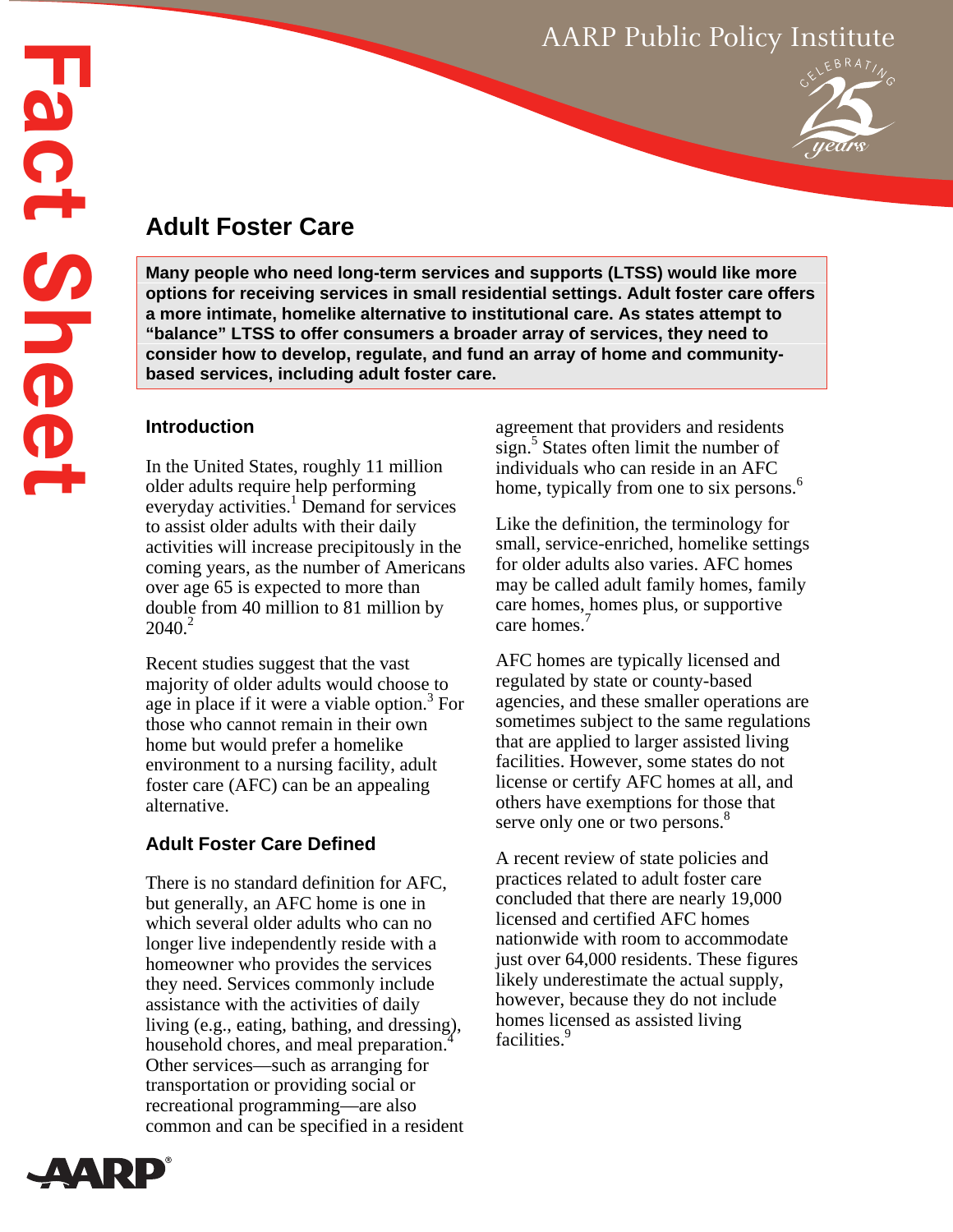## **Advantages of Adult Foster Care**

For older adults who wish to live in a more independent, homelike environment, an adult foster care home can be attractive. One study finds that "moving to an adult foster care home—at least in contrast to moving to a nursing home—can be an experience that allows many older adults to see themselves in control and that such perceived control is associated with higher satisfaction and activity following the transition." $10$ 

Relative to institutional care, AFC homes are also a cost-effective way to age in the community. Because AFC homes are often housed in existing single-family units, caregivers shoulder most capital costs (e.g., mortgage payments, modifications, and repairs), and public sector costs are limited to providing financial assistance to those who qualify (see below). AFC caregivers also typically provide lower level—and thus less expensive—services than those available in a nursing facility.<sup>11</sup>

In addition to their cost-effectiveness, foster care homes have the advantage of being more integrated into their surrounding residential communities than larger institutional facilities. In combination with more formal regulation, the eyes and ears of neighbors can add an informal layer of community oversight that can help ensure the provision of quality care.<sup>12</sup>

### **Funding for Adult Foster Care**

An older adult with sufficient financial resources typically pays out-of-pocket for AFC services, room, and board. In Oregon in particular, this "private pay" segment is known to represent a significant share of the AFC population, but the lack of data makes it difficult to know how common this arrangement is nationally.<sup>13</sup>

For adults with incomes low enough to qualify for Medicaid, AFC homes are

considered a "residential care" living arrangement that can be eligible for funding through Medicaid Home and Community-Based services (HCBS) waivers. Under the HCBS waiver option, states may develop waiver programs that, if approved by the Centers for Medicare & Medicaid Services, use Medicaid funding to provide services for older adults in a variety of settings, including AFC homes. Waiver program costs cannot be higher than the costs that participants would have otherwise incurred in a nursing facility. Not all states offer HCBS waiver programs for residential care, however.

To participate in an approved AFC waiver program, individuals must meet the state's criteria for needing institutional (e.g., nursing home) care.<sup>14</sup> Unlike nursing home services to which qualified Medicaid beneficiaries are entitled, states can restrict the number of eligible participants, cap spending, and create waiting lists for HCBS waiver programs.15 This feature gives states more control over these programs but may also lead to long waiting lists when demand exceeds supply.

Services provided in AFC homes can be covered by Medicaid for those who qualify, but expenses related to room and board cannot. Low-income older adults who receive Supplemental Security Income (SSI) typically apply these funds to room and board costs.<sup>16</sup> Where costs are higher, states can supplement the federal SSI payment to cover room and board costs in residential care settings such as AFC.

Adult foster care can be less costly than nursing home care for states and the federal government alike. Overall costs for nursing home care run significantly higher than costs for AFC, and states are often on the hook for a share of the higher nursing home costs—a share that can greatly exceed the state SSI supplement that they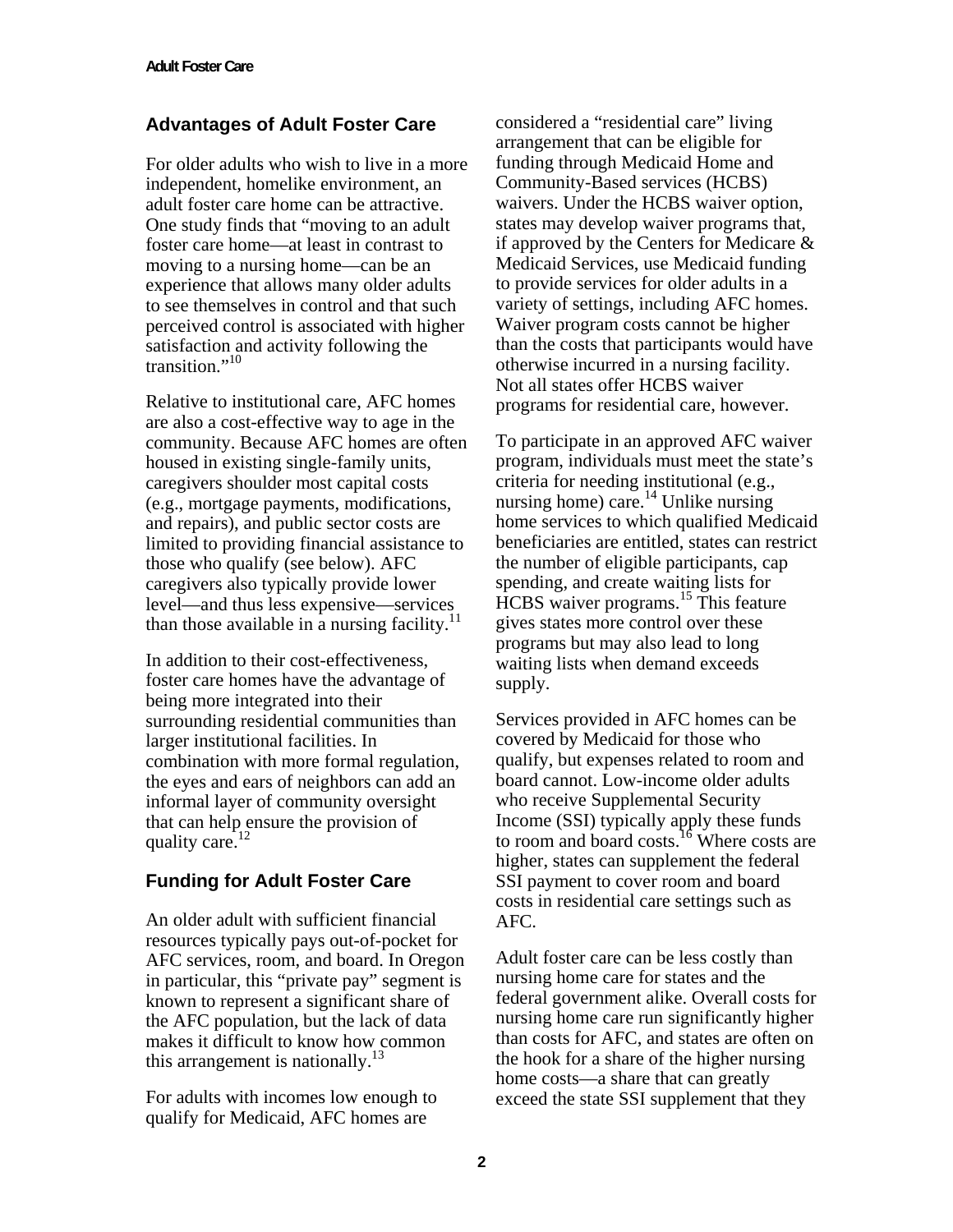would provide to someone in adult foster care.17

### **Barriers to Expanding Adult Foster Care**

Insufficient allocation of Medicaid dollars to HCBS programs like adult foster care can limit the number of older adults able to receive services in such settings. In an effort to contain costs in a difficult funding environment by extending services to fewer people, some HCBS waiver programs used more restrictive income/asset qualification criteria than were in place for Medicaid institutional care in  $2007$ .<sup>18</sup> In some states, HCBS participants had to demonstrate a greater need for assistance with daily activities than did individuals deemed eligible for institutional care. Partly as a result of these practices, HCBS waiver program waiting lists increased 18 percent between 2006 and  $2007^{19}$ 

AFC's role in providing long-term care can also be limited by some state laws or regulations that prohibit staff from administering nursing care services. For residents who need assistance managing medication, for example, providers often must contract with nurses to provide these services. In addition to increasing operating costs significantly, arranging for these services can be difficult wherever there is a shortage of nurses. $^{20}$ 

Identifying individuals willing to provide AFC services in their homes can also be problematic. Officials in Oregon, for example, have had difficulty replacing current caregivers, some of whom are becoming unable to care for residents as they age. Officials attribute a lack of interest from prospective caregivers to both the rise in the number and popularity of corporate assisted living facilities in the state and the relatively higher compensation provided to caregivers serving persons with developmental  $disabilities<sup>21</sup>$ 

#### **Increasing Supply, Improving Services in Adult Foster Care**

To make adult foster care affordable for more low-income older adults, AARP recommends that states allocate a greater share of Medicaid funding to HCBS waiver programs. $22$  Additionally, changes to federal law that would allow states to loosen the financial and functional eligibility requirements on existing HCBS programs should be explored.23

AARP also encourages states to allow nurses to delegate specific tasks like medication management to AFC staff after assessing patient needs and verifying the ability of the provider to administer the service. Extending legal and civil protection to nurses who choose to delegate certain tasks is recommended to encourage cooperation. Where nurse delegation is not commonly practiced, adult foster care may not be an affordable option for residents requiring a higher level of medical services.<sup>24</sup>

It is also important for states to recruit, cultivate, and retain AFC caregivers. Ensuring that caregivers are adequately compensated for the level of care that their patients require, providing technical assistance and training to improve quality of care, and actively recruiting new caregivers to replace those who leave the profession are important steps to ensuring a strong and stable AFC system.<sup>25</sup>

Fact Sheet 174, March 2010

Written by Keith Wardrip, senior research associate at the Center for Housing Policy, for AARP Public Policy Institute, 601 E Street, NW, Washington, DC 20049 www.aarp.org/ppi 202-434-3890, ppi@aarp.org © 2010, AARP. Reprinting with permission only.